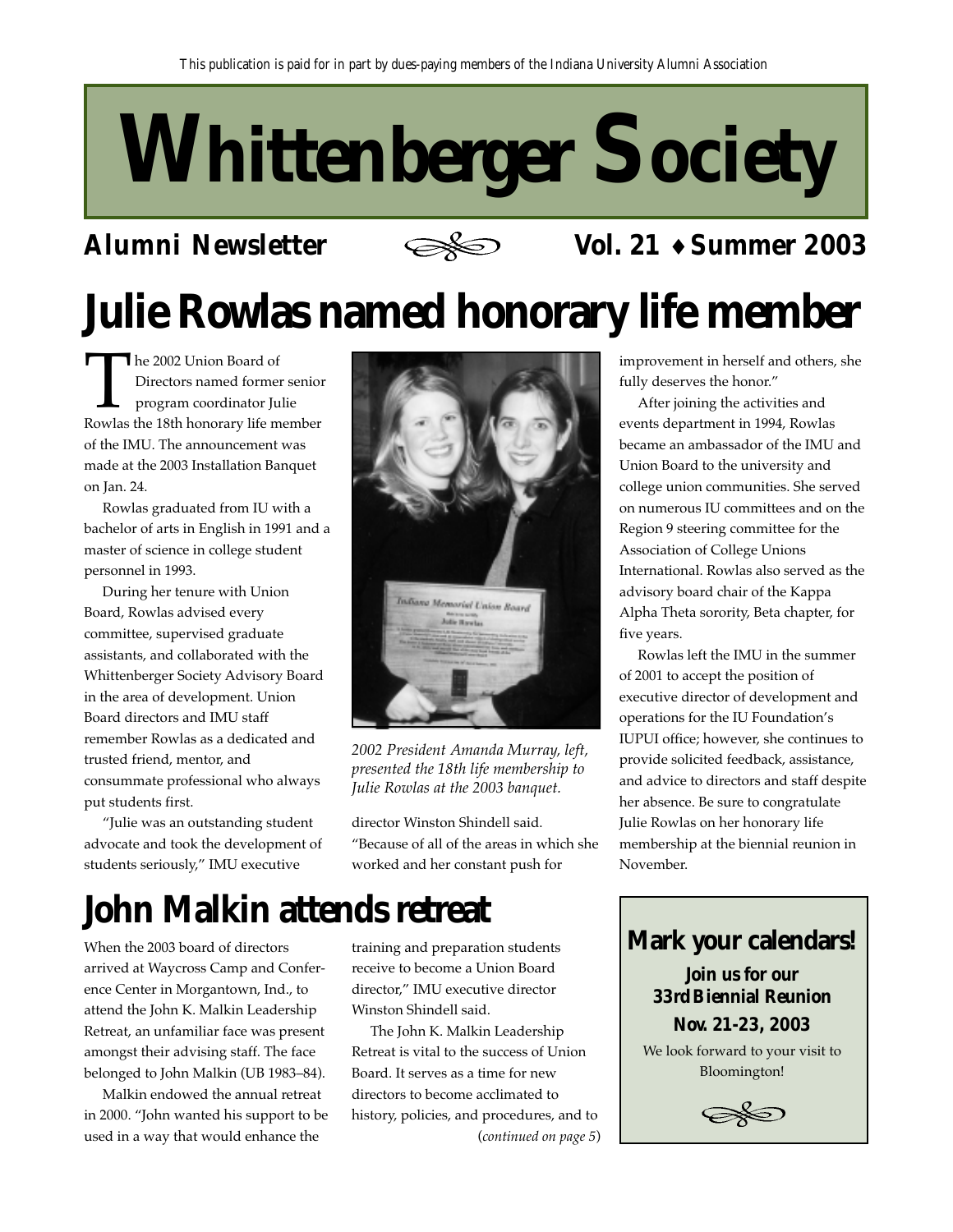# **New IMU board of directors installed at banquet**

The 2003 board of directors' term commenced with the annual Installation Banquet on Jan. 24. The 2002 board of directors, Indiana Memorial Union staff, and honored guests joined the 2003 board for the celebration in the Federal Room.

Keynote speaker Bruce Jacobs, vice chancellor for auxiliary services and programs, stressed the importance of Union Board to IU and encouraged the 2003 board to be good stewards of UB and the IMU.

IMU executive director Winston Shindell and IMU development coordinator Gene Fletchall were next at the podium, where they presented the Union Board Alumni, Milton J. Fineberg, Rosemary V. Tanner, and Claude Rich Open scholarships to deserving members of the 2002 board of directors.

The 2002 board received further recognition for their year of tremendous accomplishments from 2002 President Amanda Murray.

Murray then awarded to Julie Rowlas, former senior program coordinator, the 18th honorary life membership to the IMU. After receiving a standing ovation, Rowlas took a few moments to accept her honor.

2003 President Andrew Goldberg was then called upon to take the Oath of Service and receive the Gill Gavel from Murray.

Goldberg then offered the oath to the 2003 board.

The evening was emotional and exciting for all in attendance.

'''



*2003 President Andrew Goldberg receives the Gill Gavel from 2002 President Amanda Murray and takes the Oath of Service on Jan. 24.*

# **Letter from the President**

*Dear Union Board Alumni*:

Greetings from the 2003 board! I am proud to inform you that Union Board continues to be regarded as one of the most prestigious an<sup>d</sup> respected organizations on campus. Highlights from the past year are indicative of our ongoing commitment to the IU campus community:

• The Comedy Committee continues to enjoy extraordinary success. This past year the Comedy Committee was responsible for bringing to campus big-name talent such as Jimmy Fallon, Jim Breuer, George Carlin, and Dustin Diamond, also known as "Screech" from television's "Saved by the Bell."

• The UB Concerts Committee has kept busy with a full lineup o<sup>f</sup> major events. This year, the campus community enjoyed performances by Jewel, Guster, John Mellencamp, and Counting Crows.

• The UB Lectures Committee has maintained a full schedule over the past year as well. As a result of their efforts, IU students were able to attend presentations by Gloria Steinem, Spike Lee, Jane Elliott, Howard Zinn, and Nikki Giovanni.

I am proud to say that these highlights don't even scratch the surface! The 2003 board is honored to uphold the traditions of this 94 year-old institution. We also recognize the support of our loyal alumni, and we thank you.

Sincerely,

Andrew Goldberg President 2003 Indiana Memorial Union Boar<sup>d</sup>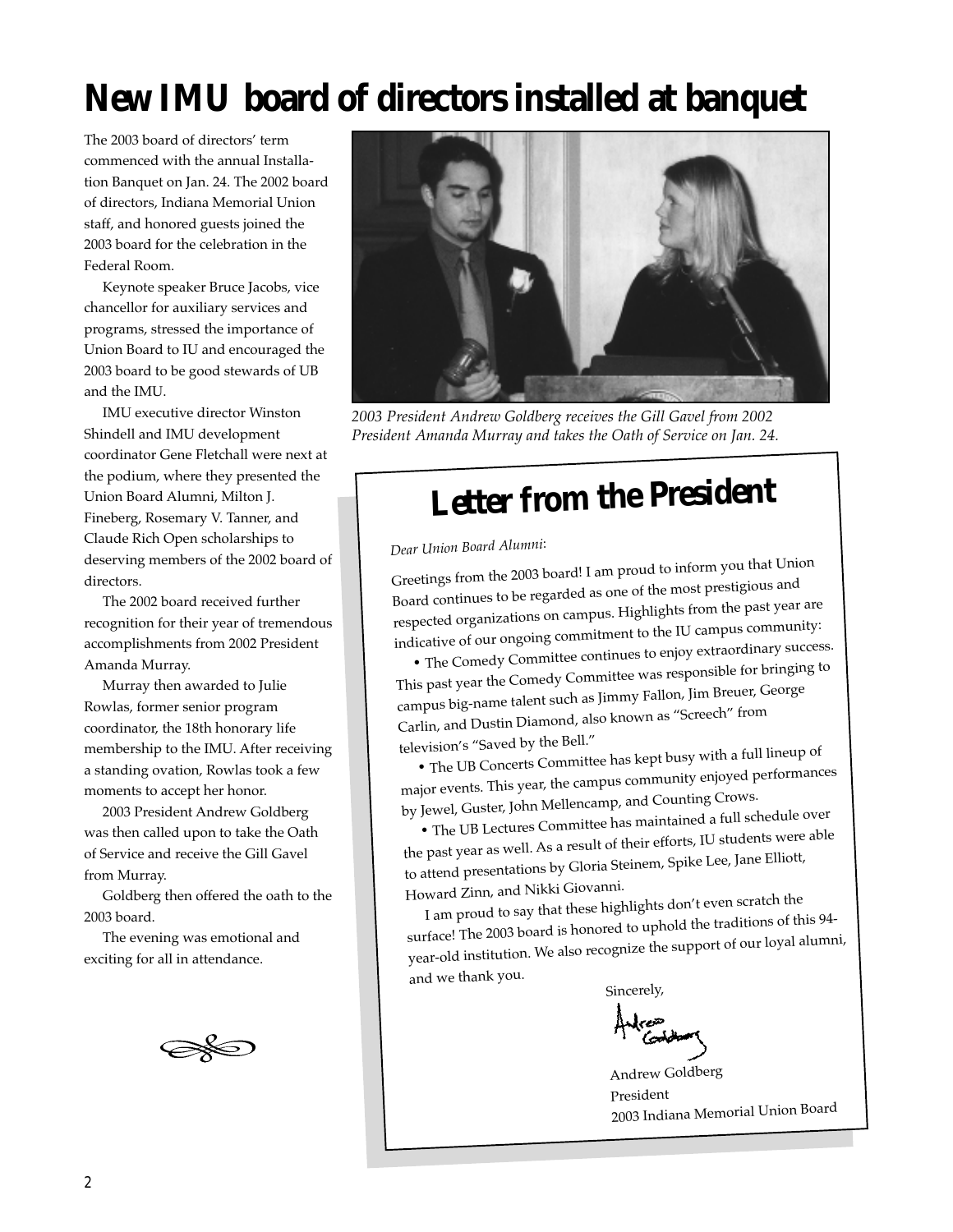# **Lost SOUL statue found, will return to IMU garden**

The evening of April 1, 2002, was a tumultuous time in Bloomington, Ind. Excitement turned to destruction after the Hoosiers fell (64-52) to Maryland in the championship game of the NCAA men's basketball tournament.

The effects of the vandalism perpetrated by disappointed fans were felt from Kirkwood Avenue to the IMU's backyard. SOUL, a bronze statue that served as a centerpiece of the enclosed garden behind the IMU, disappeared after IU's Final Four run. IU Police Department officials suspected a group of students stole the 200-pound statue as a "souvenir" of the night.

William Snapp, a sculptor from Fayette, Ind., donated SOUL to Indiana University in 1989.

SOUL, which stands for Search Of Universal Life, depicts a man reaching



*The SOUL statue will be returned to its base in the IMU garden after a few minor repairs.*

toward the sky, standing on top of the world with one foot on the United States and one foot on Russia. An inscription on one side of the sculpture's base explains the artist's vision: "This figure stands on earth in hope that the USA and USSR will

jointly endeavor to establish a worldwide ban against nuclear warfare in order to preserve the planet for future generations."

The IMU planned to recast the statue, at an estimated cost of \$10,000, as part of the garden renovation project.

Fortunately, a group of IU students discovered the statue in the woods of Cascades Park on Bloomington's north side. When the students' landlord identified SOUL as missing from the IMU, the students reported their finding to IUPD. SOUL was returned to the IMU on Feb. 14, 2003.

Winston Shindell, executive director, IMU/IU Auditorium, sent Tudor Room gift certificates and a letter of gratitude to the students who found SOUL.

The IMU leadership is pleased that the SOUL statue will continue to serve as a focal point of the garden for years to come.

# **IMU garden project features new landscaping**

The IMU has gone through several changes over the past few years to enhance the aesthetics of the building and meet the needs of the IU community. One of the largest endeavors has been the renovation of the enclosed garden, located on the southeast side of the building.

Dubbed "the garden project," the renovation of the English-style garden to a more practical space began in November 2002. The new design moved the landscaping to the perimeter, allowing for a stone-covered space to be installed in the center of the garden.

"The new garden will be able to accommodate approximately 125 people," said IMU associate director Thom Simmons. "It will be perfect for outdoor receptions or lunches."

The renovated garden also serves as

a place to remember Liz Shindell, the late wife of IMU executive director Winston Shindell. Liz, who had a passion for gardening, died in 2001. Contributions were made in memory of Liz for the garden project, and plants from the Shindells' personal garden were incorporated into the renovated garden. The garden project was completed in June.



*Renovations on the IMU walled garden were completed in June.*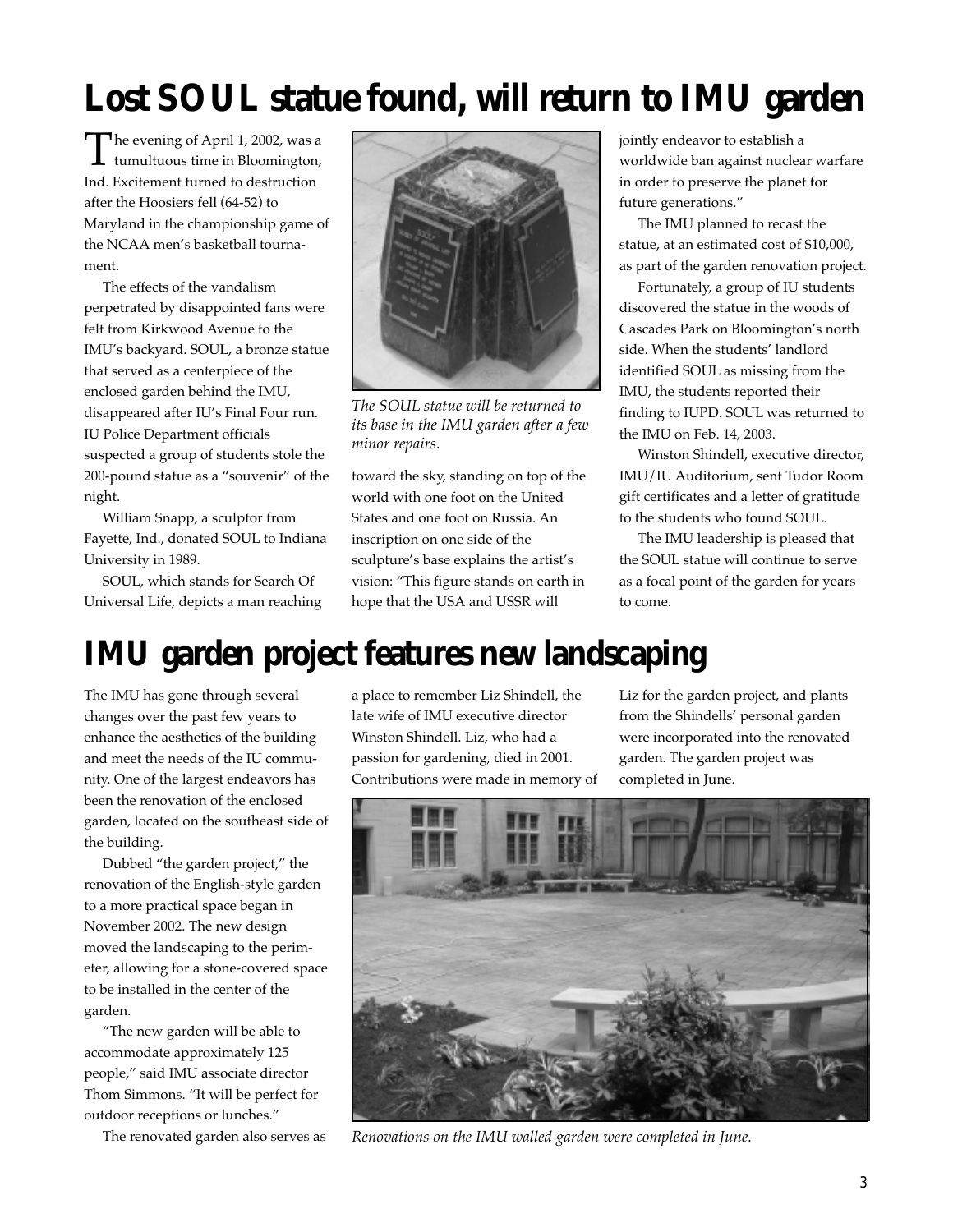# **A message from Vice Chancellor Bruce Jacobs**

"Our film series looks as good as the IMU's," was a statement a student made to me over 25 years ago while I was working in student activities at a school in New York. I knew the student's comment was a compliment, but I did not have a full grasp of the



Soon after hearing the student's observation, I made my first visit to IU to attend a summer meeting of the

context.

*Bruce Jacobs*

Association of College Unions International. My wife and I stayed in the IMU hotel, dined in the Tudor and Federal Rooms, watched a lightning storm from the Solarium, and played games in the Back Alley. While I did not see a movie during my stay, I left knowing the student who had compared our program to the IMU had compared us to the gold standard of excellence in the college union field. At various stopping

points before arriving at IU in 1988, I had opportunities to visit many college unions and participate in their activities. Each time the gold standard that is the IMU was reinforced.

The opportunity to work directly with the IMU and its wonderful staff came to me a little over three years ago. The chancellor decided to combine Residential Programs and Services (Halls of Residence and Residence Life) — of which I was associate vice chancellor — with the IMU and a group of other auxiliary services. I was asked to spearhead this new organization, called Auxiliary Services and Programs (ASAP).

ASAP has evolved using a model very important to me and familiar to members of the IMU and Whittenberger Society. Each phase of its evolution has involved an active student staff partnership. Developing and agreeing upon a set of values and principles to guide the decision-making process was the first outcome of the student staff teams when they were

# **Union Board welcomes new staff**

Union Board directors and committee members are enjoying some new faces around the office. One of these faces belongs to Nicole Harris, UB's new senior program coordinator. Harris came from Eastern Michigan University to join the UB advising staff in the summer of 2002. She holds a bachelor of arts in English from Loyola University in Chicago and a master of science in guidance and counseling from the University of Wisconsin–Whitewater.



*Nicole Harris*

Harris admits that although she is proud to be part of "the legendary reputation of the IMU," her new position has posed some challenges.

"I am challenged by being new and advising someone when you don't know all of the answers yourself," she said. "There is a big learning curve."

Joining Harris as a newcomer are graduate assistants Susan Ashe, Sidney Bosley, and Sara Lane, who are graduates of Rhodes College, Indiana University, and Elmhurst College, respectively.

The IMU and Union Board welcome these additions to the advising staff.

formed three years ago. The goal of ASAP is to connect its programs and services to the academic mission of IU.

It is important to ASAP that all members of its staff view themselves as educators who know that every interaction with another person is a chance to learn and a chance to teach. Our employees strive to serve as educators while providing first-rate programs and services to the IU campus.

Another stated goal in our strategic plan is to set a standard of excellence for auxiliary services across all IU campuses and the nation. I believe the gold standard of the IMU has been achieved in our other departments.

Since 1909 the IMU has been central to the welcoming atmosphere of Indiana University. For the past 21 years, Winston Shindell has been the person who has provided guidance and vision to the students and staff of the IMU. As many of you know, Winston will retire in the summer of 2004. The search process to fill the executive director position will begin in the fall semester of 2003. Advice and input will be sought from many people who are involved with the IMU. In addition, because the IMU is closely linked to the Association of College Unions International (ACUI), members of that organization will also be asked to inform the decision-making process. It is the goal of the search process to hire a new executive director by the middle of the spring semester of 2004.

I feel extremely privileged to be working with the Indiana Memorial Union and its fine staff. The IMU is a key component of ASAP. I would like to thank you, the members of the Whittenberger Society, for your support, which has enabled our staff to continue to educate and serve the students of IU.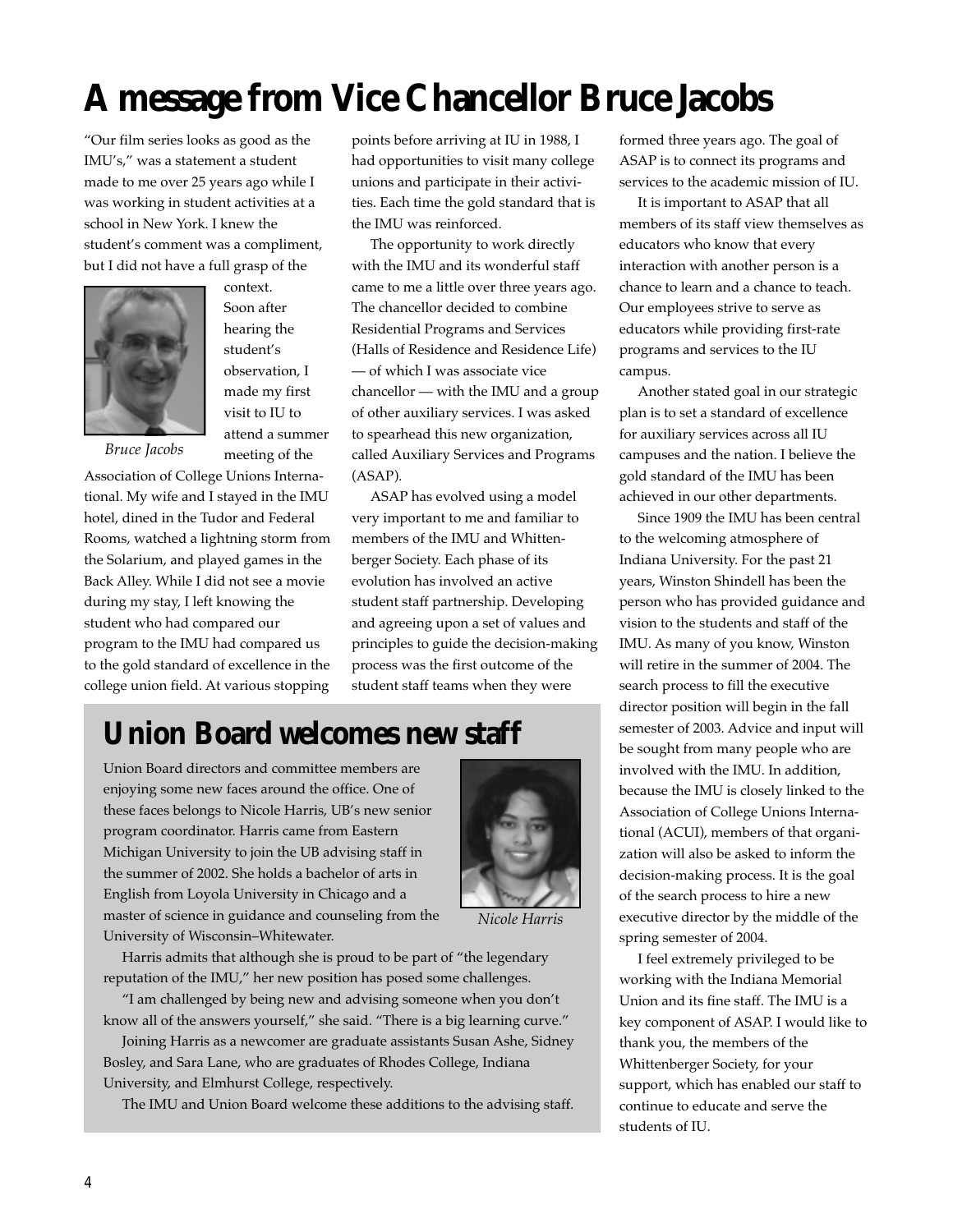

# **Union Board Awards**



*The Whittenberger Society presents scholarships annually to Union Board directors and committee members who have excelled in both academic achievements and service to the board. The 2002 scholarships were presented at a committee member recognition evening and the 2003 Installation Banquet.*

#### *Union Board Alumni Scholarships*

Three \$2,500 scholarships, made possible by contributions to the Union Board and Whittenberger Society endowment funds, from Union Board alumni and friends.

- J. Brian Balta, Live from Bloomington
- Megan Dalke, Advertising Committee
- Kevin Mogyoros, vice president for programming

#### *Milton J. Fineberg Scholarship*

One \$2,500 scholarship provided annually by the Milton J. Fineberg (UB 1935–36) Endowment.

• Amanda Murray, president

#### *Rosemary V. Tanner Scholarships*

Two \$2,500 scholarships presented annually to outstanding female directors. These scholarships are made possible by the Rosemary V. Tanner (UB 1955–1956) Endowment.

- Kelli Kleindorfer, Comedy Committee
- Mzilikazi Koné, Lectures Committee

#### *Claude Rich Open Scholarship*

One of five \$2,000 scholarships given to student leaders, from funds raised by the Claude Rich Open Golf Tournament held each February.

• Wm. Scott Dittmer, Marketing Committee

### **Retreat**

(*continued from page 1*)

build relationships with each other.

At the 2003 retreat Malkin spent time with the new board, shared experiences, participated in activities, facilitated a session, and even spent the night at Waycross with the students and UB staff. Everyone in attendance at the retreat enjoyed Malkin's presence.

"John jumped right into the weekend with us," said Lydia Roll, 2003 lectures director. "He told us many funny stories about his time as a director. It was so much fun having him there."

It is safe to say that Malkin will be more than welcome at any future retreat he can attend.



*Recipients of the Union Board Alumni, Milton J. Fineberg, Rosemary V. Tanner and Claude Rich Open scholarships are, seated, from left: Megan Dalke, Kelli Kleindorfer, Mzilikazi Koné, and Amanda Murray; standing: IMU executive director Winston Shindell, Scott Dittmer, Kevin Mogyoros, and IMU development coordinator Gene Fletchall.*

#### *Shaffer Award*

One \$500 scholarship presented to the outstanding senior committee member of the Union Board. This scholarship was established in 1958 in honor of Robert Shaffer, dean of students from 1955 to 1968.

• Ashley Sperzel, Marketing Committee

#### *Edward J. Pinto Scholarship*

One \$500 scholarship established by Edward J. Pinto (UB 1973–1974), presented to an outstanding committee member.

• Katherine Beyer, Debates and Issues Committee

#### *Union Board Outstanding*

#### *Committee Member Scholarships*

Five \$500 scholarships made possible by an endowment established by Union Board alumni.

- Catherine Beechler, Films Committee
- Thomas Conor Larkin, Major Attractions Committee
- Jacob Rohn, Concerts Committee
- Lindsy Serrano, Lectures Committee
- Jessi Williams, Live from Bloomington

*A record number of you responded to the annual giving campaign that helps to support these scholarships. Thank you for your generosity.*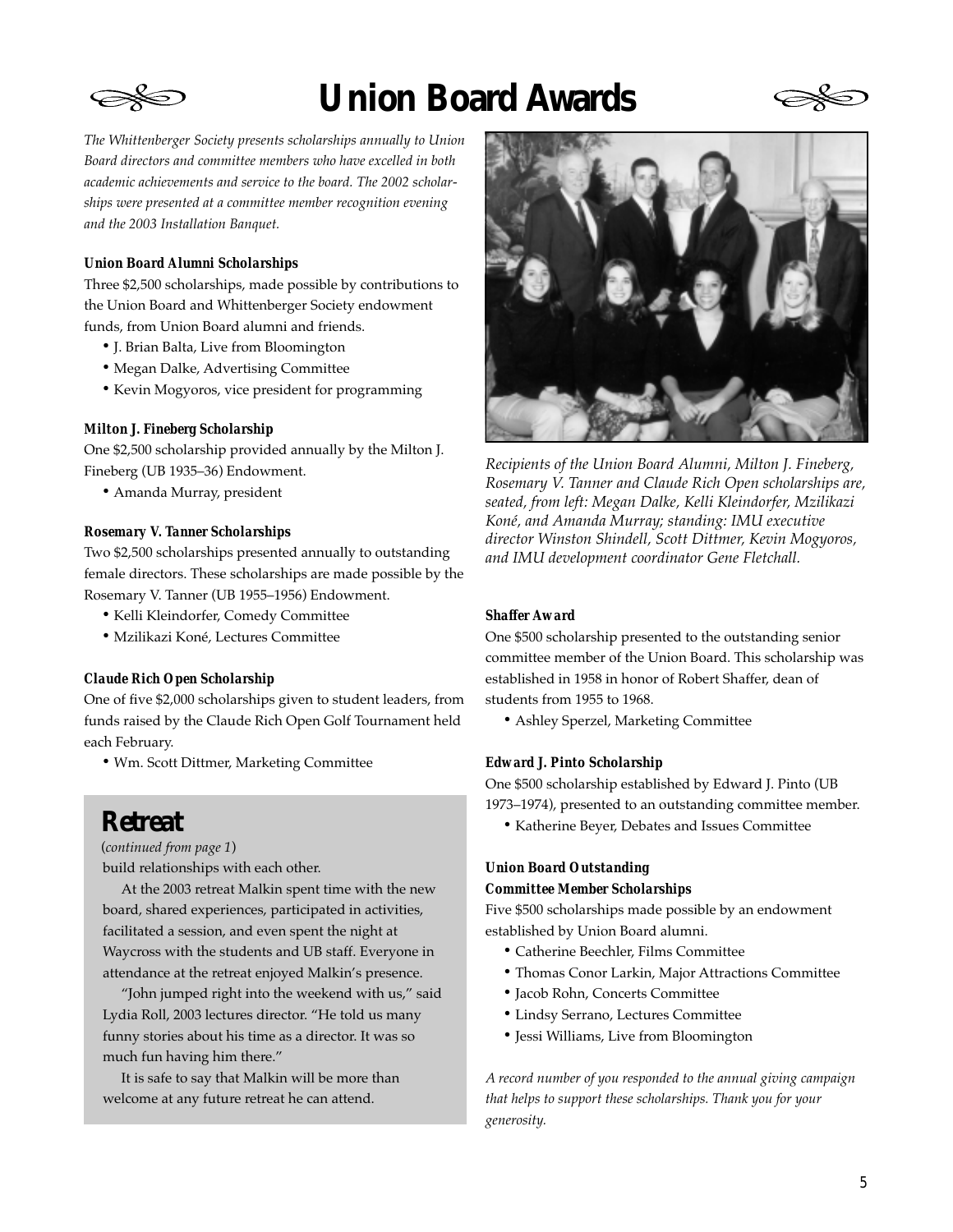# **A banner year: 2002 Union Board**

The efforts of the 2002 Indiana Memorial Union Board of Directors resulted in an extraordinary year of events. Here are a few of the highlights:

- fall musical *Chess*
- concerts by John Mellencamp and Counting Crows
- comedians Jimmy Fallon and Jim Breuer
- Spike Lee lecture
- forum on the death penalty
- weekend trip to Atlanta
- "Titanium Chef" competition
- sneak preview of *Red Dragon*
- poets Beau Sia and Mums
- 17th anniversary of the Live from Bloomington project
- appointment of an honorary life membership to Julie Rowlas

#### **Mission Statement**

We, the 2003 Indiana Memorial Union Board, will embrace the Indiana University community by:

• Providing educational, stimulating and entertaining programming that has a lasting positive impact on the IU community;

• Developing committee members to create the next generation of leaders;

• Actively recruiting diverse individuals and ideas, as well as seeking input from other IU organizations to help create diverse programs and opportunities for the IU campus; and

• Striving to maintain and enhance the traditions and heritage of the Indiana Memorial Union and Union Board.





*Members of the 2002 IMU Board of Directors are, from left, seated: Jessi Riley, Films; Kat Klick, Performing Arts; Mzilikazi Koné, Lectures; Nina Onesti, vice president for membership; Amanda Murray, president; Kevin Mogyoros, vice president for programming; Kelli Kleindorfer, Comedy; and Dr. Mellonee Burnim, faculty representative. Standing: Jessica Williams-Gibson, Fine Arts; Keegan Proudfoot, Campus Community; Winston Shindell, IMU executive director; Matt Ranochak, Debates and Issues; Megan Dalke, Advertising; Carlo Rouse, Destinations; Scott Dittmer, Marketing; Drew Goldberg, Major Attractions; Jennifer Parks, office services coordinator; and Corbin Smyth, adviser. Not pictured: J. Brian Balta, Live from Bloomington; Adam Blake, Concerts; Dean Richard McKaig, administrative representative; Lisa Browar, alumni representative (spring); and Walter Lamble, alumni representative (fall).*

# **Welcome, 2003 IMU Board of Directors**



*Members of the 2003 IMU Board of Directors are, from left, seated: Cory Buckner, Road Trips; Libby Lewis, Debates and Issues; Jessi Williams, Live from Bloomington; Mzilikazi Koné, vice president for membership; Andrew Goldberg, president; Dietrich Willke, vice president for programming; Mellonee Burnim, faculty representative; and Corbin Smyth, adviser. Standing: Adam Hitchcock, Comedy; Lydia Roll, Lectures; Amy Wanninger, Student Voice; Seth Zimmerman, Major Attractions; Jake Rohn, Concerts; Winston Shindell, IMU executive director; Ryan O'Connell, Films; Ronnie Houchin, Fine and Performing Arts; Jeremy Morris, Bridging the Gap; Claire Tramm, Marketing; and Scott Wilson, Advertising. Not pictured: Dean Richard McKaig, administrative representative; and Walter Lamble, alumni representative.*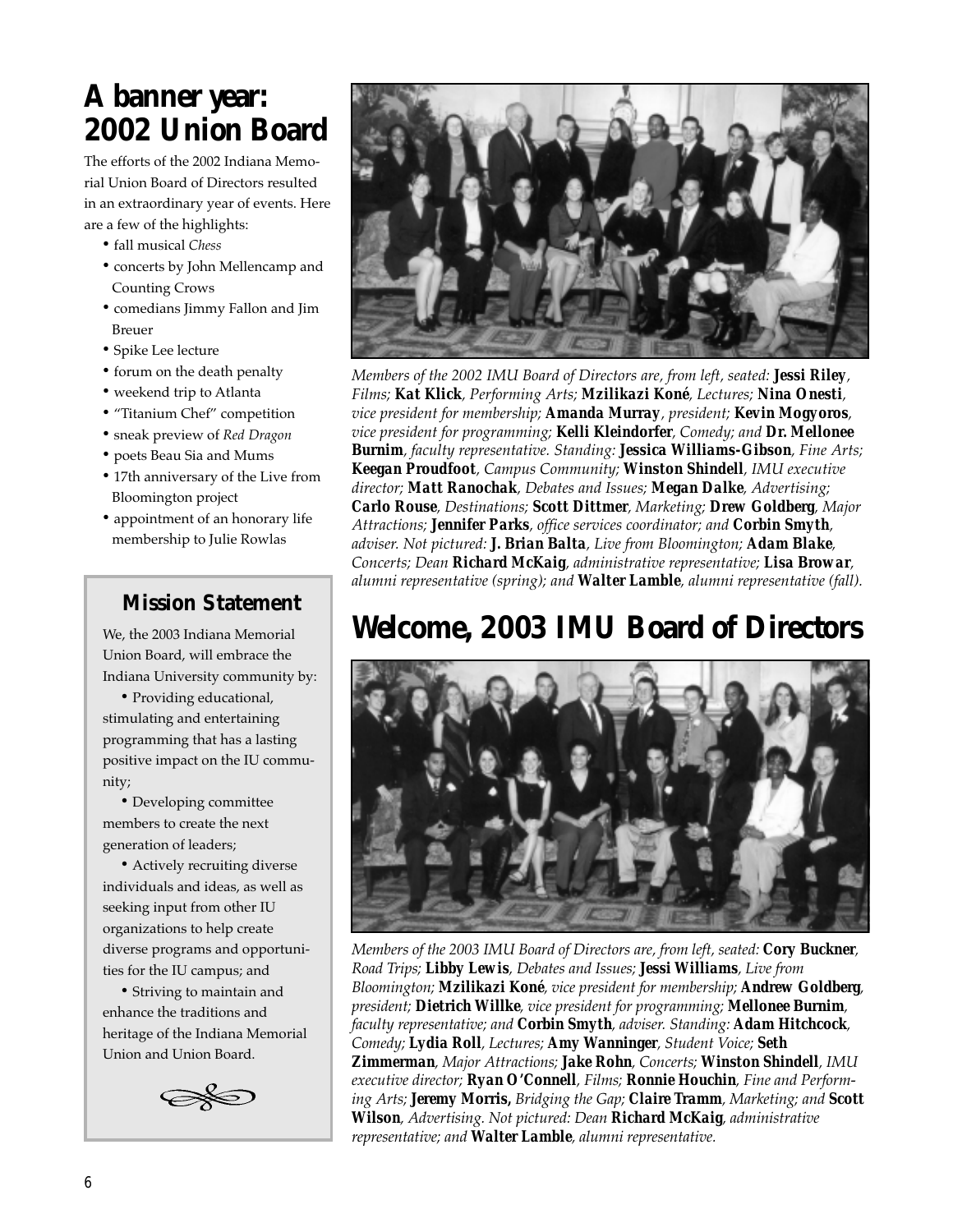

# **Union Board Alumni Notebook**



### **Before 1960**

**Louis A. Grieger Jr.**, BA'38, writes, "I'm 86 and still active in business and Kiwanis." He lives in Phoenix.

**Edward L. Hutton**, BS'40, MS'41, LLD'92, received the Herman B Wells Visionary Award on Oct. 25, 2002, on the IU Bloomington campus. He is chair of Chemed Corp. and of Omnicare Inc. He lives in Cincinnati.

**Emil C. Beck**, BS'42, lives with his wife, Betty, in a retirement community and summers at their home in the Great Northwoods of Pittsburg, N.H. He writes, "Indiana University draws me to come back to Indiana to visit not only memories of my family, but also of IU and its vibrant life."

**Alan T. Nolan**, BA'44, LLD'93, was recognized by the Indiana Historical Society as a "Living Legend" in July. He was elected both vice president of the NAACP's Indianapolis branch and a member of its Legal Redress Committee, serving as a volunteer attorney in the U.S. Supreme Court case *Brown v. Board of Education*. He lives in Indianapolis.

**Harriet J. Inskeep**, BA'48, MA'55, organized "Tapestry, a Day for Women" with her daughter, Julia A. Inskeep, BA'72, MSW'74. The annual daylong event, held on the IPFW campus, is for women to realize renewal, self growth, motivation, inspiration, and education. Inskeep and her daughter both live in Fort Wayne, Ind.

### **1960s**

**Richard E. Woosnam**, BS'64, JD'67, MBA'68, president of Innovest Group Inc., was elected to the IU Foundation board of directors. He lives in Philadelphia.

### **1970s**

**Lisa M. Browar**, BA'73, MLS'78, is the university librarian at New School University in New York City. She is the former director of the Lilly Library and librarian for English and American literature.

**Seth C. Levin**, MS'75, of New York, married Amy Feinstein in May 2001.

**J. Timothy Ewing**, BM'78, recently celebrated his 25th anniversary as an actor in New York City. He spent the past year on tour with the Broadway production *Mamma Mia*.

### **1980s**

**Howard A. Hammersley**, BS'84, of Glenview, Ill., is director of national accounts for Motts Inc. He and his wife, Tami, celebrated the birth of their daughter, Lauren Olivia, in July 2002.

**Cary A. Depel**, BS'85, JD'89, an I-Man in wrestling, is general counsel and a main board director with Gerrard, the United Kingdom's largest private client stockbroker, fund manager, and private bank. He lives in London.

**Maura S. Stefl**, MS'86, writes, "After being gone more than 15 years from IU, my summer travels included a trip back with my husband, Greg; son, Zachary; and daughter, Hannah. We stayed at the IMU Hotel, where I had lived for a semester during my internship with Don Luse." She lives in Fayetteville, N.Y.

**Carol L. Rayos**, C BSt'88, BA'90, married Miguel Angel Rayos on June 26, 2002. She is a master teacher in the Los Angeles area.

### **1990s**

**Jennifer A. Schatz**, BA'91, MLS'94, is a reference and instruction librarian at Murray State University in Murray, Ky.

**Erin Confer-Staggers**, MS'96, of Greencastle, Ind., is the assistant director of alumni relations at DePauw University.

**Melanie Vuynovich**, BAJ'96, moved to Australia to work and travel. She plans to travel and work around the world for one to two years.

### **2000s**

**Jim Palmieri**, BA'01, is a marketing and IT analyst with Wawa Food Markets and is an MBA student at Villanova University. He lives in West Chester, Pa.

### **Correction:**

Kenneth Myers (1948–49) was inadvertently omitted from the Indiana Memorial Union 90th anniversary commemorative book published in 1999. We apologize to Mr. Myers for this oversight.

Contact Jennifer Parks (jparks@indiana.edu), in the IMU Activities and Events Department, with any additional corrections.